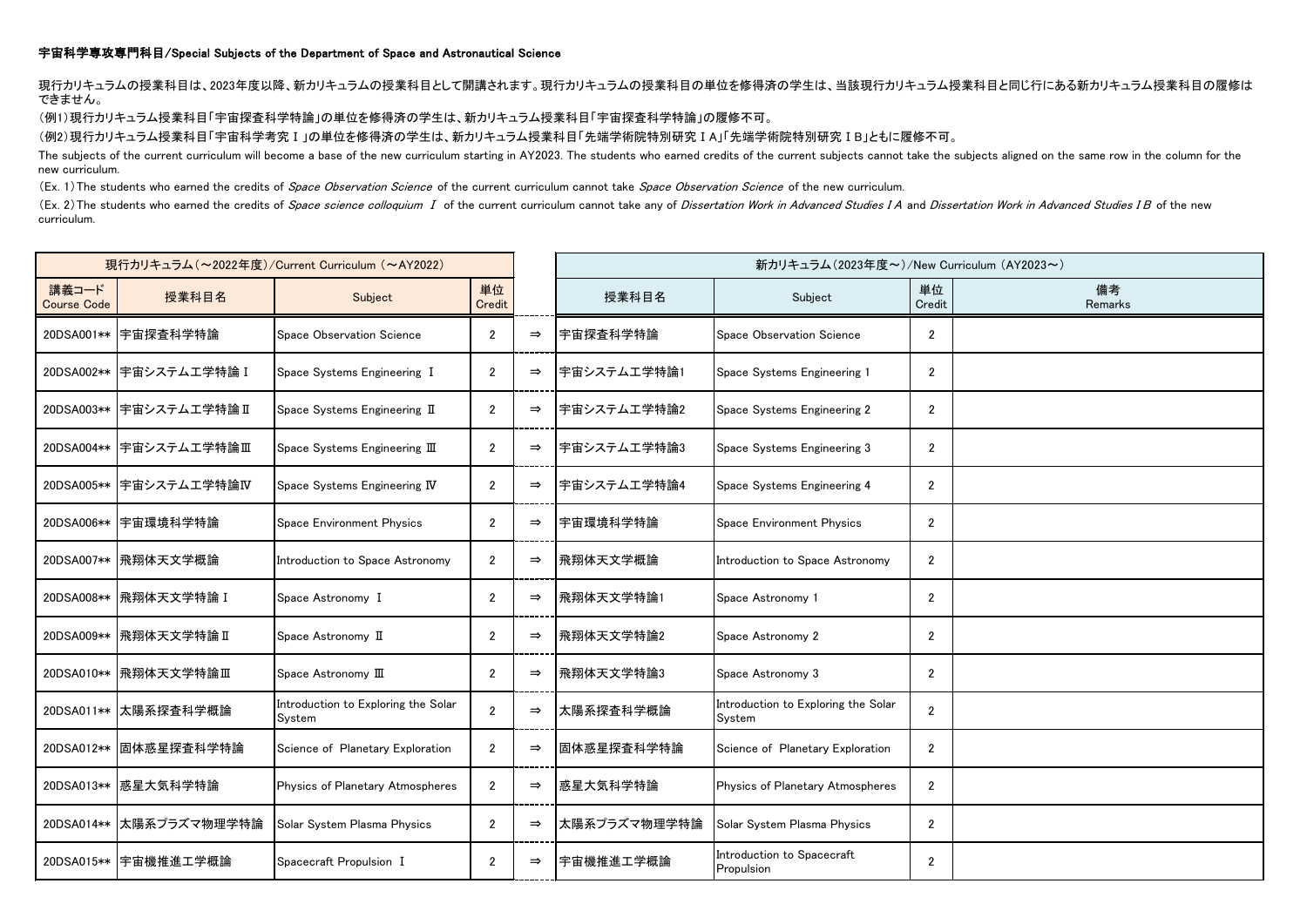| 現行カリキュラム (~2022年度)/Current Curriculum (~AY2022) |                                                                        |                                                                        |                |               | 新カリキュラム(2023年度~)/New Curriculum (AY2023~) |                                                                        |                |               |
|-------------------------------------------------|------------------------------------------------------------------------|------------------------------------------------------------------------|----------------|---------------|-------------------------------------------|------------------------------------------------------------------------|----------------|---------------|
| 講義コード<br><b>Course Code</b>                     | 授業科目名                                                                  | Subject                                                                | 単位<br>Credit   |               | 授業科目名                                     | Subject                                                                | 単位<br>Credit   | 備考<br>Remarks |
| 20DSA016**                                      | 宇宙機推進工学特論                                                              | Spacecraft Propulsion II                                               | $\overline{2}$ | $\Rightarrow$ | 宇宙機推進工学特論                                 | Spacecraft Propulsion                                                  | $\overline{2}$ |               |
|                                                 | 20DSA017** 宇宙機構造·材料工学概論                                                | Space Structures and Materials I                                       | $\overline{2}$ | $\Rightarrow$ | 宇宙機構造・材料工学概論                              | Introduction to Space Structures<br>and Materials                      | $\overline{2}$ |               |
|                                                 | 20DSA018** 宇宙機構造·材料工学特論                                                | Space Structures and Materials II                                      | $\mathfrak{p}$ | $\Rightarrow$ | 宇宙機構造・材料工学特論                              | Space Structures and Materials                                         | $\overline{2}$ |               |
|                                                 | 20DSA019**  宇宙応用物理化学特論                                                 | Space Applied Physical Chemistry                                       | $\overline{2}$ | $\Rightarrow$ | 宇宙応用物理化学特論                                | Space Applied Physical Chemistry                                       | $\overline{2}$ |               |
|                                                 | 20DSA020** 宇宙電子情報工学概論                                                  | Introduction to electronics and<br>information for space applications  | $\mathfrak{p}$ | $\Rightarrow$ | 宇宙電子情報工学概論                                | Introduction to electronics and<br>information for space applications  | $\mathbf{2}$   |               |
|                                                 | 20DSA021**  宇宙電子情報工学特論 I                                               | Electronics and information for<br>space applications I                | $\overline{2}$ | $\Rightarrow$ | 宇宙電子情報工学特論1                               | Electronics and information for<br>space applications 1                | $\overline{2}$ |               |
|                                                 | 20DSA022** 宇宙電子情報工学特論 II                                               | Electronics and information for<br>space applications $\mathbb I$      | $\mathfrak{p}$ | $\Rightarrow$ | 宇宙電子情報工学特論2                               | Electronics and information for<br>space applications 2                | $\overline{2}$ |               |
|                                                 | 20DSA023** 宇宙電波応用工学概論                                                  | Introduction to Radiowave<br><b>Engineering for Space Applications</b> | $\overline{2}$ | $\Rightarrow$ | 宇宙電波応用工学概論                                | Introduction to Radiowave<br><b>Engineering for Space Applications</b> | $\mathbf{2}$   |               |
|                                                 | 20DSA024** 計算工学概論                                                      | Computational engineering and<br>science                               | $\overline{2}$ | $\Rightarrow$ | 計算工学概論                                    | Computational engineering and<br>science                               | $\overline{2}$ |               |
|                                                 | 宇宙生命科学特論<br>20DSA028**  ※宇宙環境利用生命科学特 Space Life Science<br>論(2021年度まで) |                                                                        | $\overline{2}$ | $\Rightarrow$ | 宇宙生命科学特論                                  | Space Life Science                                                     | $\overline{2}$ |               |
|                                                 | 20DSA027** 宇宙環境利用工学特論                                                  | Materials Engineering in Space                                         | $\overline{2}$ | $\Rightarrow$ | 宇宙環境利用工学特論                                | Materials Engineering in Space                                         | $\overline{2}$ |               |
|                                                 | 90DSA001** 宇宙科学考究 I                                                    | Space science colloquium I                                             | $\overline{4}$ | $\Rightarrow$ | 先端学術院特別研究IA                               | Dissertation Work in Advanced<br>Studies I A                           | $\overline{2}$ |               |
|                                                 |                                                                        |                                                                        |                |               | 先端学術院特別研究 IB                              | Dissertation Work in Advanced<br>Studies I B                           | $\overline{2}$ |               |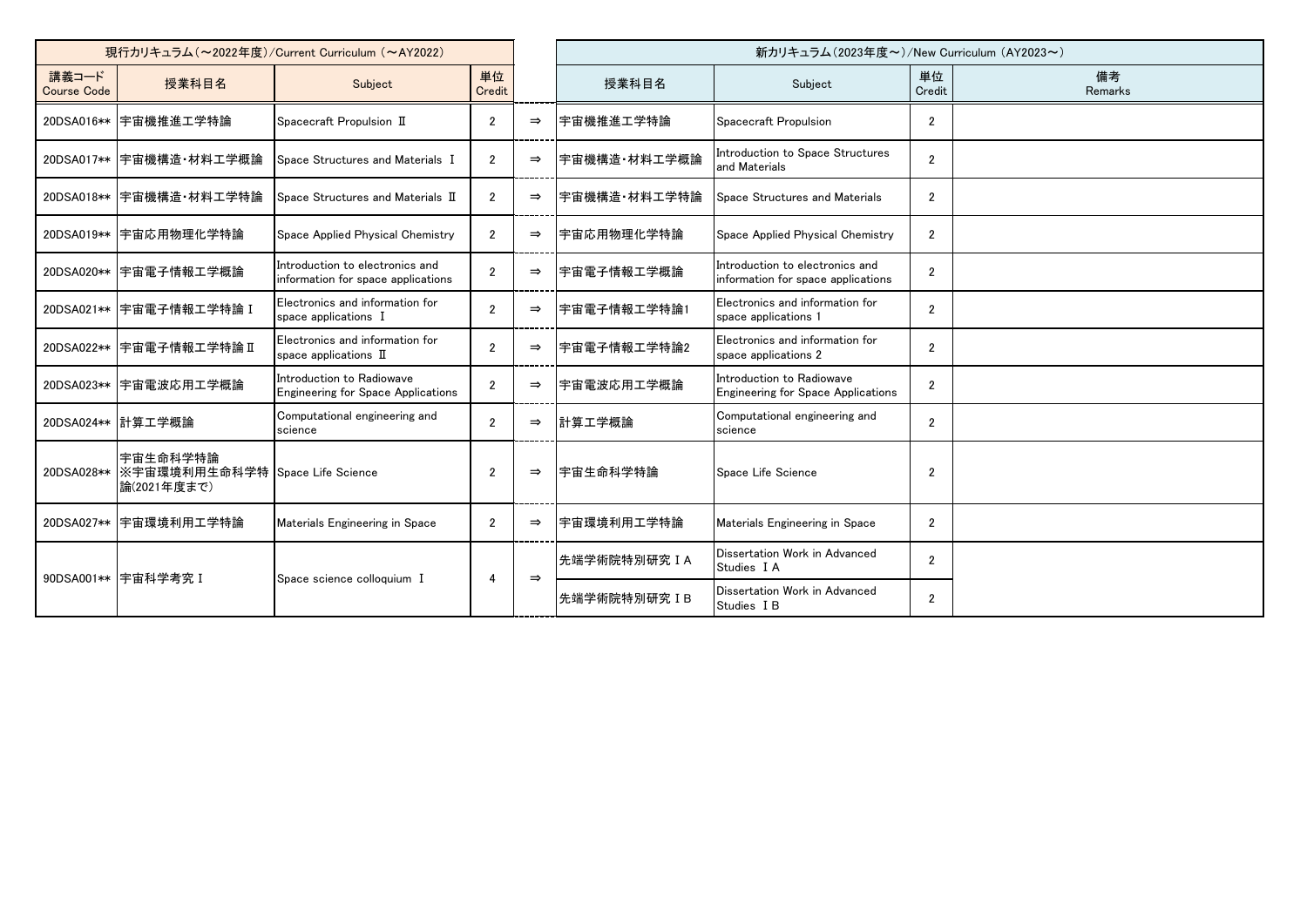| 現行カリキュラム (~2022年度)/Current Curriculum (~AY2022) |                                                    |                             |                |               |               | 新カリキュラム (2023年度~)/New Curriculum (AY2023~)     |                |                |
|-------------------------------------------------|----------------------------------------------------|-----------------------------|----------------|---------------|---------------|------------------------------------------------|----------------|----------------|
| 講義コード<br><b>Course Code</b>                     | 授業科目名                                              | Subject                     | 単位<br>Credit   |               | 授業科目名         | Subject                                        | 単位<br>Credit   | 備考<br>Remarks  |
| 90DSA002** 宇宙科学考究 II                            |                                                    | Space science colloquium II | 4              | $\Rightarrow$ | 先端学術院特別研究IA   | Dissertation Work in Advanced<br>Studies II A  | $\overline{2}$ |                |
|                                                 |                                                    |                             |                |               | 先端学術院特別研究 IIB | Dissertation Work in Advanced<br>Studies II B  | $\overline{2}$ |                |
|                                                 | 90DSA003** 宇宙科学考究Ⅲ<br>Space science colloquium III |                             | 4              | $\Rightarrow$ | 先端学術院特別研究ⅢA   | Dissertation Work in Advanced<br>Studies III A | $\overline{2}$ |                |
|                                                 |                                                    |                             |                |               | 先端学術院特別研究ⅢB   | Dissertation Work in Advanced<br>Studies IIIB  | $\overline{2}$ |                |
|                                                 | 90DSA004** 宇宙科学考究IV                                | Space science colloquium IV | 4              | $\Rightarrow$ | 先端学術院特別研究IVA  | Dissertation Work in Advanced<br>Studies IVA   | $\overline{2}$ |                |
|                                                 |                                                    |                             |                |               | 先端学術院特別研究IVB  | Dissertation Work in Advanced<br>Studies IVB   | $\overline{2}$ |                |
|                                                 | 90DSA005** 宇宙科学考究V                                 | Space science colloquium V  | 4              | $\Rightarrow$ | 先端学術院特別研究VA   | Dissertation Work in Advanced<br>Studies VA    | $\overline{2}$ |                |
|                                                 |                                                    |                             |                |               | 先端学術院特別研究VB   | Dissertation Work in Advanced<br>Studies VB    | $\overline{2}$ |                |
| 90DSA006**                                      | 宇宙科学特別研究 I                                         | Thesis Progress Report I    | $\overline{2}$ | $\Rightarrow$ | 宇宙科学認定研究1     | Thesis Progress Report 1                       | $\overline{2}$ |                |
|                                                 | 90DSA007** 宇宙科学特別研究 II                             | Thesis Progress Report II   | 2              | $\Rightarrow$ | 宇宙科学認定研究2     | Thesis Progress Report 2                       | $\overline{2}$ |                |
|                                                 | 10DSA001** 科学技術英語 I                                | Scientific writing I        | $\overline{2}$ | $\Rightarrow$ | 科学技術英語1       | Scientific writing 1                           | $\overline{2}$ |                |
|                                                 | 10DSA002** 科学技術英語 II                               | Scientific writing II       | 2              | $\Rightarrow$ | 科学技術英語2       | Scientific writing 2                           | $\overline{2}$ |                |
|                                                 | 20DSA034** 宇宙科学演習                                  | Field works                 | $\overline{2}$ | $\Rightarrow$ | 宇宙科学演習        | Field works                                    | $\overline{2}$ |                |
|                                                 |                                                    |                             |                |               | 宇宙科学考究IA      | Space science colloquium I A                   | $\overline{2}$ | 新設/New subject |
|                                                 |                                                    |                             |                |               | 宇宙科学考究 IB     | Space science colloquium I B                   | $\overline{2}$ | 新設/New subject |
|                                                 |                                                    |                             |                |               | 宇宙科学考究IA      | Space science colloquium II A                  | $\overline{2}$ | 新設/New subject |
|                                                 |                                                    |                             |                |               | 宇宙科学考究IIB     | Space science colloquium II B                  | $\overline{2}$ | 新設/New subject |
|                                                 |                                                    |                             |                |               | 宇宙科学考究ⅢA      | Space science colloquium III A                 | $\overline{2}$ | 新設/New subject |
|                                                 |                                                    |                             |                |               | 宇宙科学考究ⅢB      | Space science colloquium IIIB                  | $\overline{2}$ | 新設/New subject |
|                                                 |                                                    |                             |                |               | 宇宙科学考究IVA     | Space science colloquium IVA                   | $\overline{c}$ | 新設/New subject |